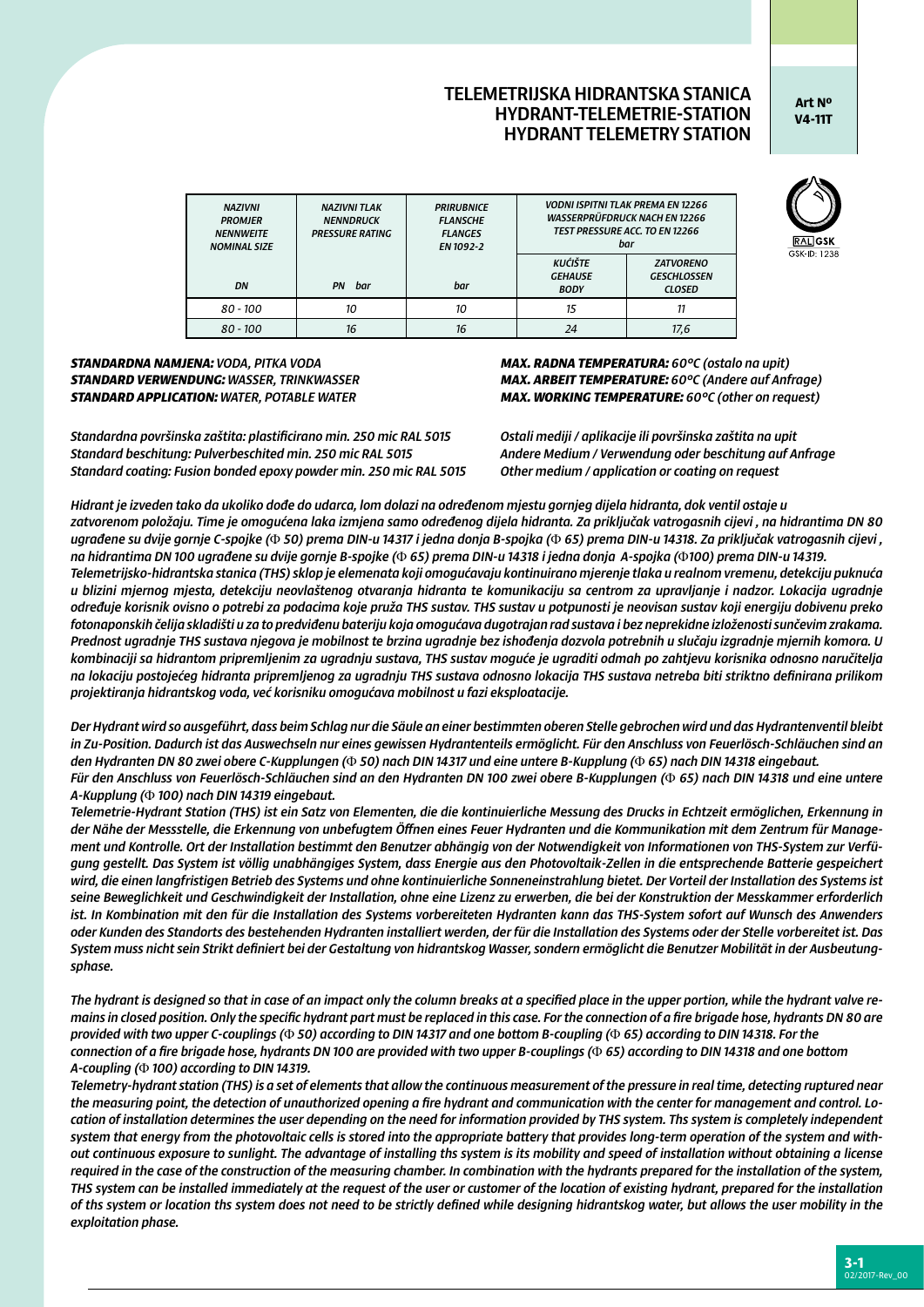**Art Nº V4-11T**



| DN  |     |     |     |    |   |    | Rd 1m |      | Rd 1,25m |      | Rd 1,5m |      | Rd 1m | Rd 1,25m | Rd 1,5m |
|-----|-----|-----|-----|----|---|----|-------|------|----------|------|---------|------|-------|----------|---------|
|     | D   |     | a   |    | n | b  | Н     | н    | H.       | Н.   | H       | H,   |       | m (kg)   |         |
| 80  | 200 | 160 | 132 | 19 | 4 | 19 | 860   | 1900 | 1110     | 2150 | 1360    | 2400 | 94    | 99       | 104     |
| 80  | 200 | 160 | 132 | 19 | 8 | 19 | 860   | 1900 | 1110     | 2150 | 1360    | 2400 | 94    | 99       | 104     |
| 100 | 220 | 180 | 156 | 19 | 8 | 19 | 860   | 1900 | 1110     | 2150 | 1360    | 2400 | 121   | 130      | 139     |

**MIV 40** Metalska industrija Varaždin d.d.